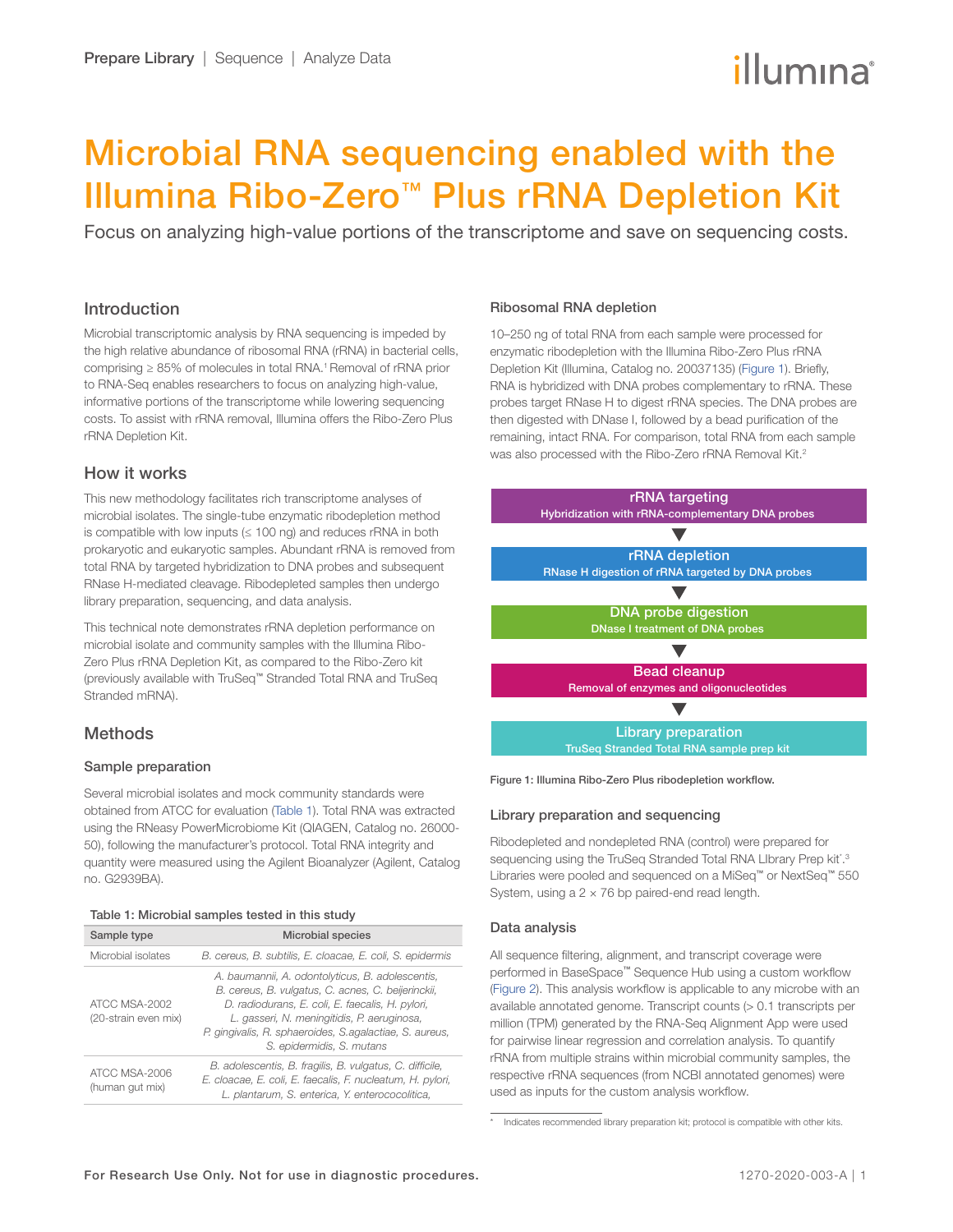<span id="page-1-0"></span>

Figure 2: Microbial RNA-Seq custom analysis workflow—The custom analysis workflow involves using the RNA Custom Genome Builder App to create a STAR-compatible microbial transcriptome. The RNA-Seq Alignment App is used for STAR-alignment<sup>4</sup> and salmon-transcript<sup>5</sup> quantification.

#### **Results**

#### Effective rRNA removal with the Illumina Ribo-Zero Plus kit across various microbial species

Transcriptome sequencing results of five microbial isolates prepared with the Illumina Ribo-Zero Plus kit, Ribo-Zero kit, or no ribodepletion were compared. Ribodepletion with the Illumina Ribo-Zero Plus kit was highly effective and outperformed the Ribo-Zero kit in all species tested, as measured by percent rRNA reads (Figure 3). The improvement was most significant on a low-input sample (*E. coli* 10 ng RNA), with < 0.5% vs 13% average rRNA reads for Illumina Ribo-Zero Plus and Ribo-Zero, respectively.

#### Significant reduction in minimum sequencing depth for transcript detection with the Illumina Ribo-Zero Plus kit

To assess the enrichment of biologically important RNA reads with the Illumina Ribo-Zero Plus kit, the number of transcripts detected at different read depths was compared with and without ribodepletion ([Figure 4\)](#page-2-0). In general, a 20–50× reduction in read depth was needed to detect an equivalent number of transcripts with the Illumina Ribo-Zero Plus kit. The lower read depth requirement greatly reduces the cost of sequencing for microbial transcriptome profiling.



Figure 3: Comparison of ribodepletion methods—Enzymatic ribodepletion was compared against the Ribo-Zero rRNA Removal Kit for rRNA depletion from five microbial species. For each species, all sample read depths were normalized and the mean percent rRNA reads from two replicates is shown.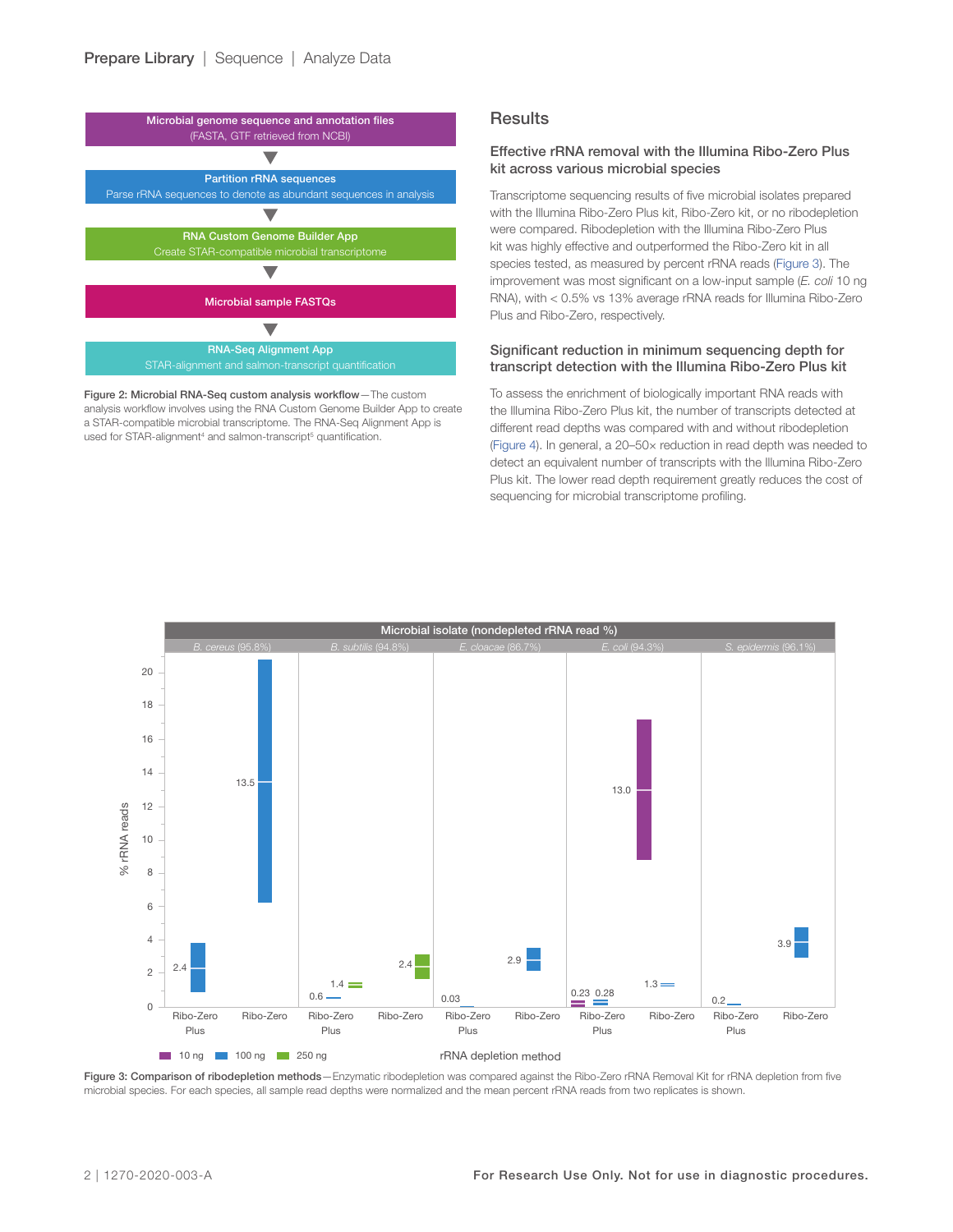<span id="page-2-0"></span>

Figure 4: Transcript detection at various read depths-The number of transcripts detected with and without enzymatic ribodepletion was compared at various read depths for *B. subtilis* and *E. coli*. Enzymatic ribodepletion resulted in a 20×–50× reduction in read depth needed to detect an equivalent number of transcripts, as compared to nondepleted sequencing results.



Figure 5: Reproducible transcriptome analysis - A pairwise linear regression of gene expression levels (determined as TPMs) between technical replicates was performed. High correlation (R<sup>2</sup> > 0.99) was observed for two different microbial isolates, E. coli and *B. subtilis*.

#### Reproducible transcriptome sequencing of microbial species enabled with the Illumina Ribo-Zero Plus kit

To demonstrate the reproducibility of RNA-Seq data enabled with the Illumina Ribo-Zero Plus kit, a pairwise linear regression of gene expression levels (determined as TPMs) between technical replicates was performed. High correlation ( $R^2 > 0.99$ ) was observed for two different microbial isolates, *E. coli* and *B. subtilis* (Figure 5).

#### Effective rRNA removal in metatranscriptomic samples with the Illumina Ribo-Zero Plus kit

After demonstrating the effectiveness of the Illumina Ribo-Zero Plus kit with microbial isolates, ribodepletion was evaluated with metatranscriptomic samples. Two mock community samples from ATCC [\(Table 1\)](#page-0-0) were tested with inputs of 10 ng and 80 ng total RNA. The Illumina Ribo-Zero Plus kit outperformed the Ribo-Zero kit, reducing the percent rRNA reads from an undepleted level of ~83% to < 2%, and from ~95% to < 13%, for samples MSA2002 and MSA2006, respectively [\(Figure 6](#page-3-5)). The Ribo-Zero kit resulted in less effective rRNA removal and also greater variability between replicates ([Figure](#page-3-5) 6).